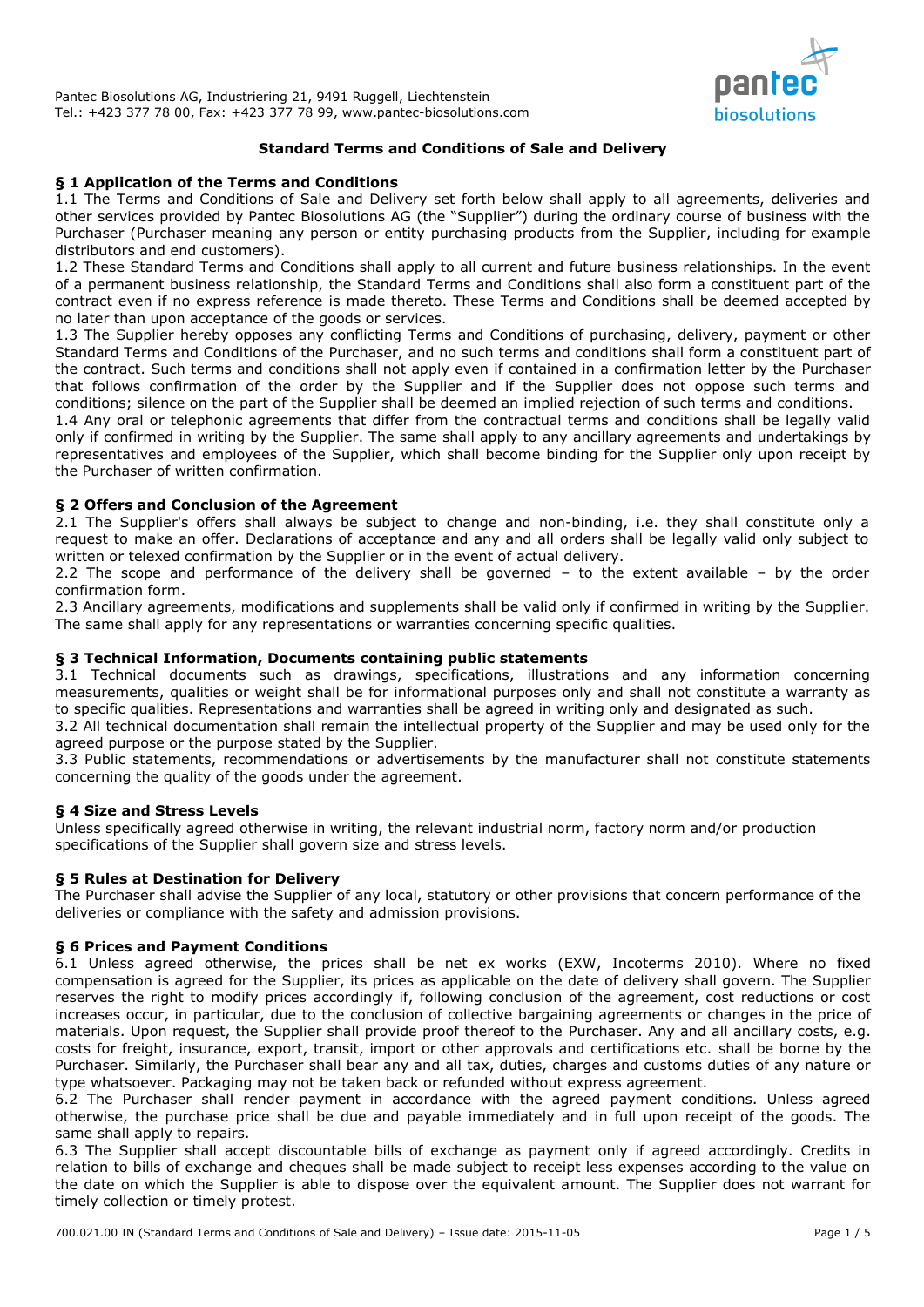

6.4 Cash discounts require special written agreement. Agreed cash discounts shall not be granted if the Purchaser is in default in paying prior orders.

6.5 Unless agreed otherwise below or in the purchase order/contract, the statutory provisions shall apply in the event of default in payment.

Failure to comply with the payment conditions shall release the Supplier from its duty to render delivery, but shall not release Purchaser from its duty to take acceptance.

Irrespective of the term of any bills of exchange paid and credited herein, the Supplier's receivables shall immediately become due and payable if the payment conditions are not complied with or circumstances become evident that give reason to believe that the Supplier's claims to the purchase price are endangered by the Purchaser's inability to render payment. In the latter case, the Supplier may make further deliveries contingent upon prompt payment of the previous delivery or the provision of corresponding security. Moreover, the Supplier may, following a reasonable grace period, rescind the agreement or demand compensatory damages for nonperformance.

6.6 Should the Purchaser fail to comply with the payment deadlines, it shall be in default from the date on which the relevant payments are due without the need for any notice on the part of the Supplier. During the default period, the Purchaser shall pay interest on the monies owed at a rate 8% above the statutory default interest rate. The right to submit evidence for asserting greater damage as a result of such default shall remain unaffected.

6.7 Should the Purchaser default or should it fail to honour a bill of exchange when it falls due, the Supplier may, after providing notice, repossess the goods or, where applicable, enter the Purchaser's business and remove the goods. Repossession shall not constitute rescission of the agreement. If the goods, on the other hand, were delivered outside a business relationship and within the framework of an individual agreement, the Supplier agrees to first rescind the agreement. The Supplier may in any event prohibit disposal of the delivered goods.

6.8 In the cases described in Sections 6.5 to 6.7, the Supplier may revoke the direct debit authorisation (Section 7.9) and demand immediate payment for any still outstanding deliveries. However, the Purchaser may avert immediate payment and the legal consequences specified in Section 6.7 by providing security in an amount equivalent to the endangered payment claim.

6.9 Any withholding of payment or refusal to render payment shall be excluded if the Purchaser was or should have been aware of the relevant defect or other grounds for complaint upon conclusion of the agreement. Moreover, only a reasonable amount of the payment may be withheld due to defects or other complaints. In the event of a dispute, the amount that may be withheld shall be decided by an expert appointed by the Chamber of Commerce and Industry at the Purchaser's registered office. Such expert shall also decide at his/her discretion upon the allocation of costs for his/her involvement.

6.10 Set-off against the Supplier's claims shall be possible only in relation to undisputed counterclaims or counterclaims that have been upheld in a final and binding judgment.

6.11 All of the Supplier's receivables vis-à-vis the Purchaser, irrespective of the legal relationship from which they derive, shall be promptly due and payable if circumstances arise that entitle the Supplier to rescind the agreement under statutory or contractual provisions.

# **§ 7 Retention of Title**

7.1 The Supplier shall retain title in the goods until full payment of the purchase price.

7.2 In the case of goods that the Purchaser purchases from the Supplier within the framework of an on-going business relationship, the Supplier shall retain title until all of its receivables vis-à-vis the Purchaser under the business relationship (including any future receivables, be they under agreements concluded at the same or at a subsequent time) have been paid. The same shall apply if individual or all receivables of the Supplier are included in a current account and the balance is drawn and recognised.

7.3 Should there be grounds for liability on a bill on the part of the Supplier in connection with payment of the purchase price by the Purchaser, the retention of title shall not lapse prior to honouring of the bill of exchange by the Purchaser as the drawee.

7.4 In the event of default in payment by the Purchaser, the Supplier may repossess the goods after giving notice and the Purchaser shall be obliged to deliver up the goods. Section 6.7 sentences 2 to 4 shall apply mutatis mutandis.

7.5 Should the Purchaser alter the reserved goods such that they become new moveable property, the alteration shall be performed for the benefit of the Supplier without giving rise to any obligation on the part of the Supplier; the new property shall be owned by the Supplier. In the event of alteration together with goods that do not belong to the Supplier, the Supplier shall acquire co-ownership in the new property in proportion to the value of the reserved goods to the other goods as at the date on which they were altered and the value of the alteration. Should the reserved goods be coupled, mixed or combined with goods that do not belong to the Supplier, the Supplier shall become co-owner. Should the Purchaser acquire sole ownership by virtue of the coupling, mixing or combination, it hereby transfers to the Supplier co-ownership in accordance with the proportion of the value of the reserved goods to the other goods as at the date of the coupling, mixing or combination. In such cases, the Purchaser shall store free of charge the property owned or co-owned by the Supplier, which shall also be deemed reserved goods within the meaning of the foregoing terms and conditions.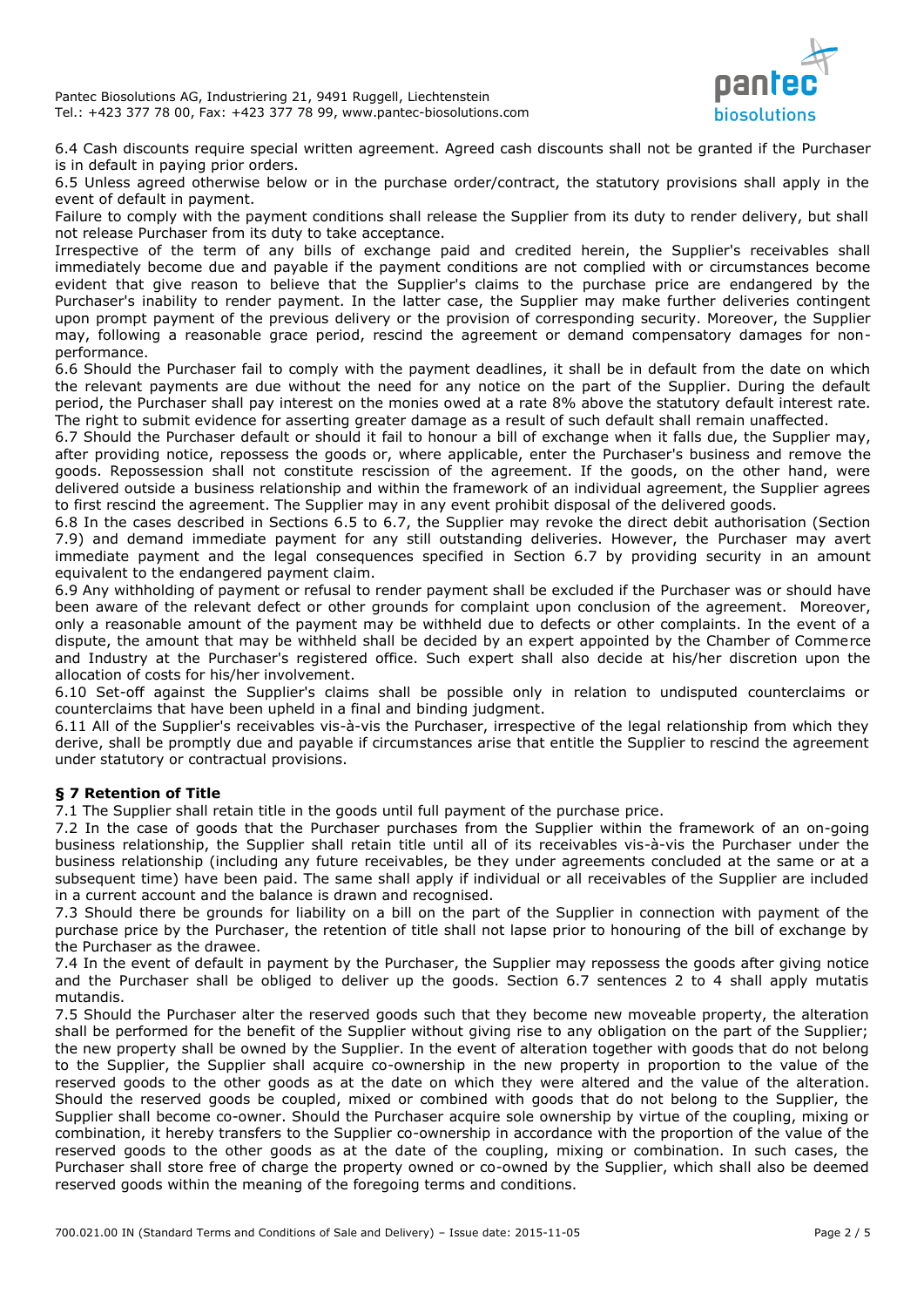Pantec Biosolutions AG, Industriering 21, 9491 Ruggell, Liechtenstein Tel.: +423 377 78 00, Fax: +423 377 78 99, www.pantec-biosolutions.com



7.6 Should reserved goods be sold alone or together with other goods that do not belong to the Supplier, the Purchaser hereby (i.e. upon execution of the agreement) assigns to the Supplier any receivables deriving from the resale in an amount equivalent to the value of the reserved goods, together with all ancillary rights and grants such receivables on reserved goods priority before the receivables on the other goods; the Supplier hereby accepts such assignment. The value of the reserved goods shall be the Supplier's invoiced amount, which shall remain out of account, however, should there be any conflicting third party rights. Should the resold reserved goods be coowned by the Supplier, the assignment of the receivables shall be the amount equivalent to the proportionate value of the Supplier's co-ownership of the goods.

7.7 Should the reserved goods be installed by the Purchaser as a constituent part of real property, ship, ship construction or aeroplane of a third party, the Purchaser hereby assigns the created, assignable rights to compensation vis-à-vis the third party or any other relevant party in an amount equivalent to the reserved goods, together with any and all ancillary rights including a right to the grant of a mortgage as collateral, with priority before other claims; the Supplier hereby accepts the assignment. Section 7.6, sentences 2 and 3 shall apply mutatis mutandis.

7.8 The Purchaser may resell, use or install the reserved goods only in the ordinary course of business and only subject to the condition that the receivables within the meaning of Sections 7.6 to 7.7 actually pass to the Supplier. The Purchaser may not otherwise dispose over the reserved goods, in particular, pledge the reserved goods or transfer them by way of security. The Purchaser may assign the reserved goods by way of non-recourse factoring only subject to the condition that the Supplier is notified thereof and advised of the factoring bank and the Supplier's accounts kept with such bank and that the factoring proceeds exceed the value of the Supplier's secured claim. The Supplier's claim shall fall immediately due and payable upon crediting of the factoring proceeds. 7.9 The Supplier authorises the Purchaser – subject to revocation – to collect the receivables assigned pursuant to Sections 7.6 to 7.8 The Supplier shall not avail itself of its own collection right as long as the Purchaser meets its payment obligations, including those towards third parties. At the Supplier's demand, the seller shall notify the debtors of the assigned receivables and advise them of the assignment; the Supplier may also itself advise the debtors of the assignment.

7.10 The Purchaser shall promptly notify the Supplier of any third party judicial enforcement measures relating to the reserved goods or the assigned receivables, and shall provide any documents necessary to contest such measures.

7.11 The right to resell, use or install the reserved goods and the authorisation to collect the assigned receivables shall lapse upon cessation of payment and/or an application to commence insolvency proceedings; the authorisation to collect the receivables shall also lapse in the event of noting of a bill or a cheque. This shall not apply to the receiver's rights.

7.12 Should the value of the security granted exceed the receivables (where applicable, reduced by downpayments and interim payments) by more than 20%, the Supplier shall be obliged to elect between assigning them back or releasing them. Upon payment of all of the Supplier's receivables under the business relationship, ownership in the reserved goods and the assigned receivables shall pass to the Purchaser.

7.13 If the applicable law refers to the value of the reserved goods, the latter shall correspond to the respective price as invoiced by the Supplier.

7.14 If an entry into a register is required for the retention of title to be valid, the Supplier shall be entitled to enter the retention of title into the relevant register. Upon request the Purchaser shall give any required written consent to the entry into the register.

# **§ 8 Delivery**

8.1 Should a delivery period be agreed or necessary, the following shall apply: the delivery deadlines given by the Supplier shall not be binding, unless they have been expressly confirmed by the Supplier in writing as a "binding delivery deadline".

8.2 The Supplier shall not be responsible for any delays in delivery (including binding agreed delivery deadlines or dates) due to force majeure and due to events that render delivery considerably more difficult or impossible for the Supplier (including difficulties in procuring materials that occur retrospectively, operational disruptions, strikes, lock-out, shortage in personnel, shortage in transportation, official orders etc., including where these occur in relation to the Supplier's own supplier or their sub-contractors). This shall apply even where binding dates and deadlines have been agreed. Such delays shall entitle the Supplier to postpone the delivery for the duration of the hindrance plus a reasonable start-up period or to rescind the agreement, in whole or in part, on the basis of that part of the agreement that has not been performed. The same shall apply if the Supplier is already late in rendering delivery. The Purchaser shall be promptly notified of non-availability of performance. The consideration shall be promptly reimbursed.

Should the hindrance last for more than three months, the Purchaser may, after setting a reasonable grace period, rescind that part of the agreement that has not been performed.

8.3 Should the Supplier fail to comply with a delivery deadline that has been agreed as binding, the Purchaser may rescind the agreement after the fruitless expiry of a 3 week grace period to be set by the Purchaser in writing. Compensatory damages for non-performance may be demanded by the Purchaser only in accordance with Section 12.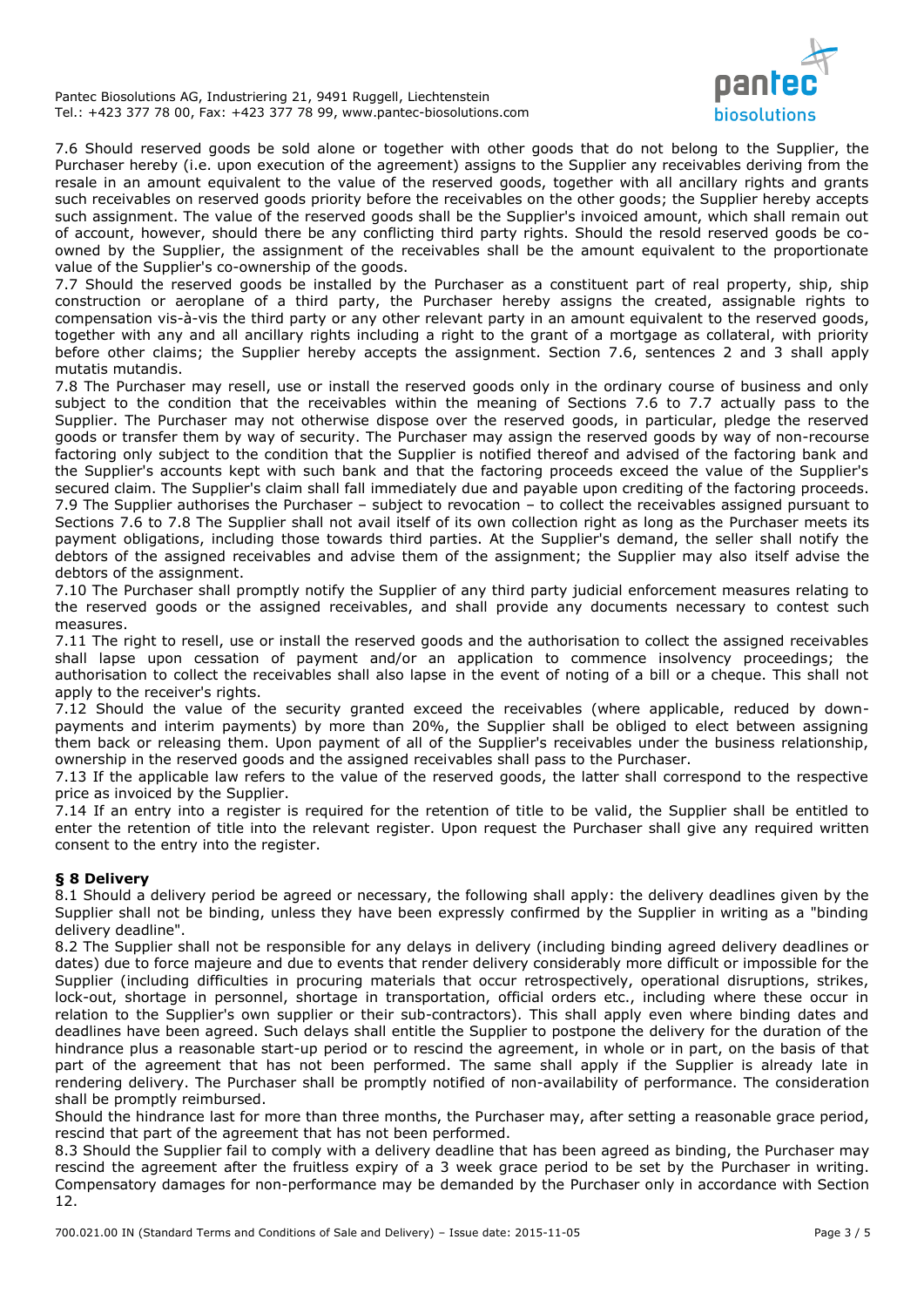Pantec Biosolutions AG, Industriering 21, 9491 Ruggell, Liechtenstein Tel.: +423 377 78 00, Fax: +423 377 78 99, www.pantec-biosolutions.com



8.4 Should the Purchaser default in taking acceptance as a result of an omission to take action incumbent upon it for example, in connection with orders or preparatory work or acceptance of the purchased goods or otherwise the agreed purchase price or the outstanding remaining purchase price shall fall due and payable following expiry of a reasonable grace period. In addition, the statutory effects of the creditor's default shall remain unaffected. Interim storage of the purchased goods at the Supplier's discretion shall be at the Purchaser's cost and risk. 8.5 The Supplier may at any time render partial deliveries and issue invoices on this basis.

8.6 Should the Supplier not insist on performance of the agreement, a contractual penalty of 10% of the contract price shall be due and payable in the event of cancellation of the order by the Purchaser, unless the Supplier can prove greater damage.

### **§ 9 Passing of Risk**

9.1 Risk shall pass to the Purchaser as soon as the delivery has left the Supplier's plant. The same shall apply even if the delivery takes place by prepaid post under similar clauses or if delivery includes assembly, or if transport is organised and commenced by the Supplier.

9.2 Should shipment be delayed for reasons for which the Supplier is not responsible, risk shall pass to the Purchaser upon notification that the goods are ready for shipment.

### **§ 10 Transport and Insurance**

10.1 Unless agreed otherwise, shipment shall be at the Purchaser's expense.

10.2 Insurance against damage of any kind shall be incumbent upon the Purchaser. Even if insurance is to be obtained by the Supplier, any insurance shall be deemed taken out on behalf of the Purchaser, for the Purchaser's account and at the Purchaser's risk.

10.3 In the event of damage or loss of the goods during transportation, the Purchaser shall record a corresponding reservation on the receipt documentation and promptly order a fact finding investigation to be conducted at the transport company. Latent transport damage must be reported to the transport company by no later than 8 days following receipt of the goods.

10.4 Additional stacking and storage aids also delivered shall be set off and credited back following return in a perfect condition (except in the case of rent).

### **§ 11 Complaints for Defects, Warranty and Liability**

11.1 The Supplier shall manufacture the goods during production in accordance with applicable industrial norms, factory norms and/or production specifications. Should the Purchaser demand additional tests, these shall be agreed in writing and payable by the Purchaser.

11.2 Unless otherwise agreed in writing, the Supplier shall be liable for defects of the goods only as follows: the Purchaser shall promptly inspect the received goods to ensure that the right quantity has been delivered and that they manifest the required quality (quality and assured qualities). Complaints concerning patent defects must be filed in writing with the Supplier within 7 days. Should the Purchaser fail to do so, the delivery shall be deemed approved. The Supplier may ignore defects objected to too late – i.e. contrary to the foregoing duty – and such defects shall be excluded from the warranty, unless the relevant defects could not have been ascertained during the inspection. The deadline shall have been adhered to if the complaint is sent in good time.

11.3 Should the Purchaser ascertain defects in the goods, it may not dispose over the goods, i.e. the goods may not be divided, resold or altered until an agreement has been reached as to settlement of the complaint.

11.4 The Purchaser shall furnish the Supplier with the purchased goods objected to or samples thereof for purposes of assessing the complaint. In the event of culpable refusal to do so, the warranty shall lapse.

11.5 The warranty shall not cover damages as a result of natural wear and tear, inadequate storage and maintenance, failure to comply with operating instructions, excessive demands, unsuitable production equipment and facilities, improper interference by the Purchaser or third parties, use of non-original components or other reasons for which the Supplier is not responsible.

11.6 The presence of a defect that has been acknowledged as such and of which notice has been given by way of a valid complaint shall give rise to the following rights on the part of the Purchaser:

Should the goods be defective, the Purchaser may first demand subsequent performance by the Supplier. The Supplier may in its discretion elect to deliver new goods or to rectify the defect; moreover, in the event of failure of an attempt at subsequent performance, the Supplier may, at its choice, repeat the attempt at subsequent performance. Only in the event of failure of the repeated subsequent performance may the Purchaser rescind the agreement, reduce the purchase price or to claim compensatory damages. Should the Purchaser seek compensatory damages or claims for reimbursement of expenses, the Seller is liable according to the provisions of Section 12. However, the Purchaser shall have no right to rescind the agreement in the event of minor defects.

11.7 In the event that the goods are repaired or replaced as a result of a legitimate defect-related complaint, the provisions concerning the delivery time shall apply mutatis mutandis. Should the Purchaser elect to rescind the agreement due to a material defect or defect in title following failed subsequent performance, it shall not have an additional compensatory damages claim based on the relevant defect. Should the Purchaser elect to seek compensatory damages following failed subsequent performance, the Purchaser shall retain goods if it may be reasonably expected to do so. The compensatory damages shall be limited to the difference between the purchase